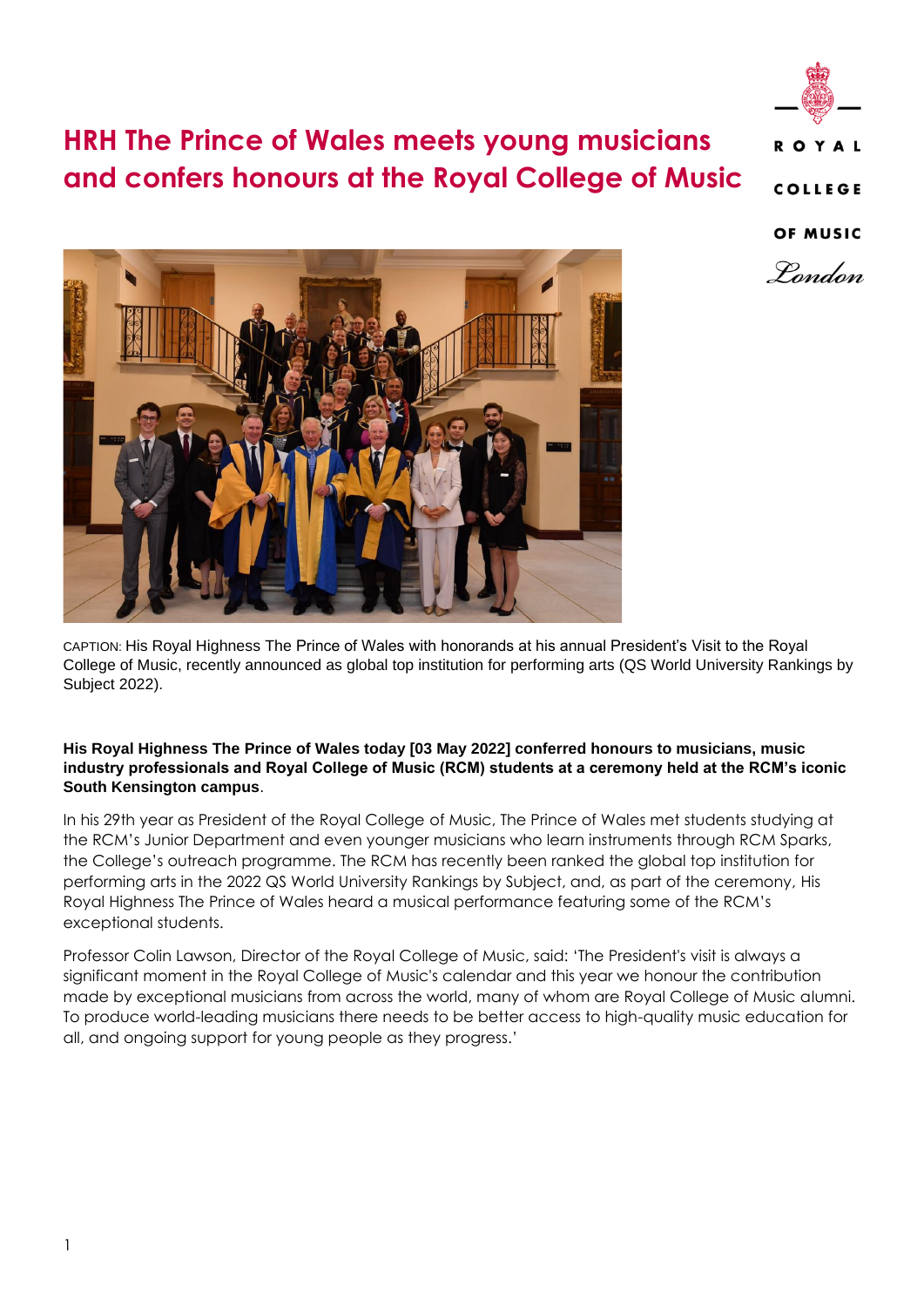

CAPTION: His Royal Highness The Prince of Wales confers honours upon celebrated musicians including Faafetai Jonathan Lemalu (pictured) at the Royal College of Music.



CAPTION: His Royal Highness The Prince of Wales confers honours on celebrated musicians including composer Anna Meredith MBE (pictured) at the Royal College of Music.

Those made a Fellow of the Royal College of Music include two-time Grammy-nominated saxophonist Amy Dickson; composer Anna Meredith MBE; founder of the Purcell Quartet, Richard Boothby; violinist and RCM Professor Gabrielle Lester who has led orchestras for recordings of numerous film and television scores including Harry Potter, Lord of the Rings and Doctor Who; and Thomas Trotter, Resident Organist at Birmingham Symphony Hall, and a recent recipient of the Queen's Medal for Music.

Following the ceremony, The Prince of Wales met young musicians from the RCM Junior Department students – siblings Imaan and Jamaal Kashim – who play the violin and the harp, respectively.

Imaan, aged 18, who has been offered a place to study at the Royal College of Music from September, said of the occasion: 'The RCM is like a musical springboard to me. We are a very close-knit family of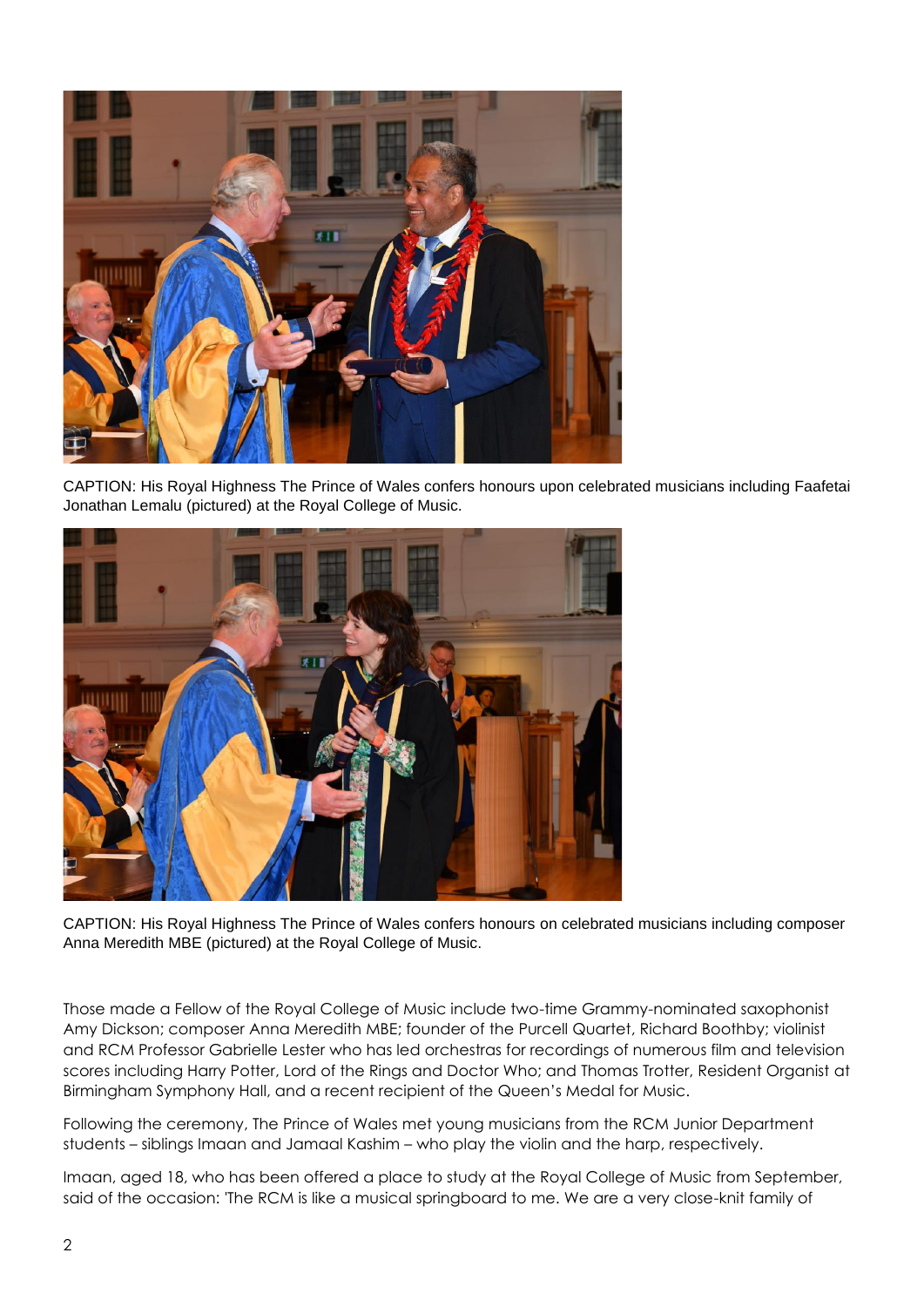young musicians, and the strong sense of community between staff, students, teachers and parents alike makes the RCM a very fulfilling place to spend my Saturdays.'

Speaking of his experience at the RCM's Junior Department Jamaal, 14, said: 'The Royal College of Music has been my music-making home for the past six years, and it is such a happy place of musical curiosity, friendship and opportunity. My time at RCM Junior Department has shown me how all those differences can be brought together through music to make something unified and very beautiful without letting go of who we are, embracing the diversity of each other and building a community. I feel incredibly lucky indeed to be part of that world.'

The siblings continued: 'We are delighted to have the incredibly exciting honour of performing for His Royal Highness The Prince of Wales and we truly hope His Royal Highness enjoys the music we prepared for this special occasion.'

The Royal College of Music Junior Department (RCMJD) offers talented young musicians between eight and 18 an advanced musical education. Every Saturday the Junior Department welcomes students from across the UK for a tailor-made programme of individual lessons and ensemble training and the principles of musicianship. This, along with over 100 opportunities to perform at venues across London and encouragement to enter competitions helps prepare young musicians for musical life in the 21st century.



CAPTION: His Royal Highness meets 12-year-old twins Sami and Mehdi, students involved in the Royal College of Music Sparks engagement programme.

His Royal Highness The Prince of Wales also met 12-year-old twins Sami and Mehdi Uwahemu who have been engaged with RCM Sparks – the College's learning and participation programme – since 2016. They have attended over 26 events to date and were accepted onto the Sparks Juniors pathway in Spring 2019. This fully funded programme of musicianship includes lessons taught by experienced RCMJD teachers and supported by trained RCM undergraduate students. This pathway also allows pupils to audition for the main RCMJD programme which both Sami and Mehdi have done. In September 2021 Mehdi achieved a full place at RCMJD, studying the bassoon with Susanne Simma. Sami achieved an associate member place (supported by a Future Talent bursary) in 2021 and has successfully auditioned for a full RCMJD place starting in September 2022.

Speaking of RCM Sparks, Sami and Mehdi's mother, Fouzia Radi said: 'I am grateful to the Royal College of Music for giving both my boys the opportunity to learn how to play an instrument with amazing teachers. They enjoy music a great deal and thanks to this opportunity, they have been given the chance